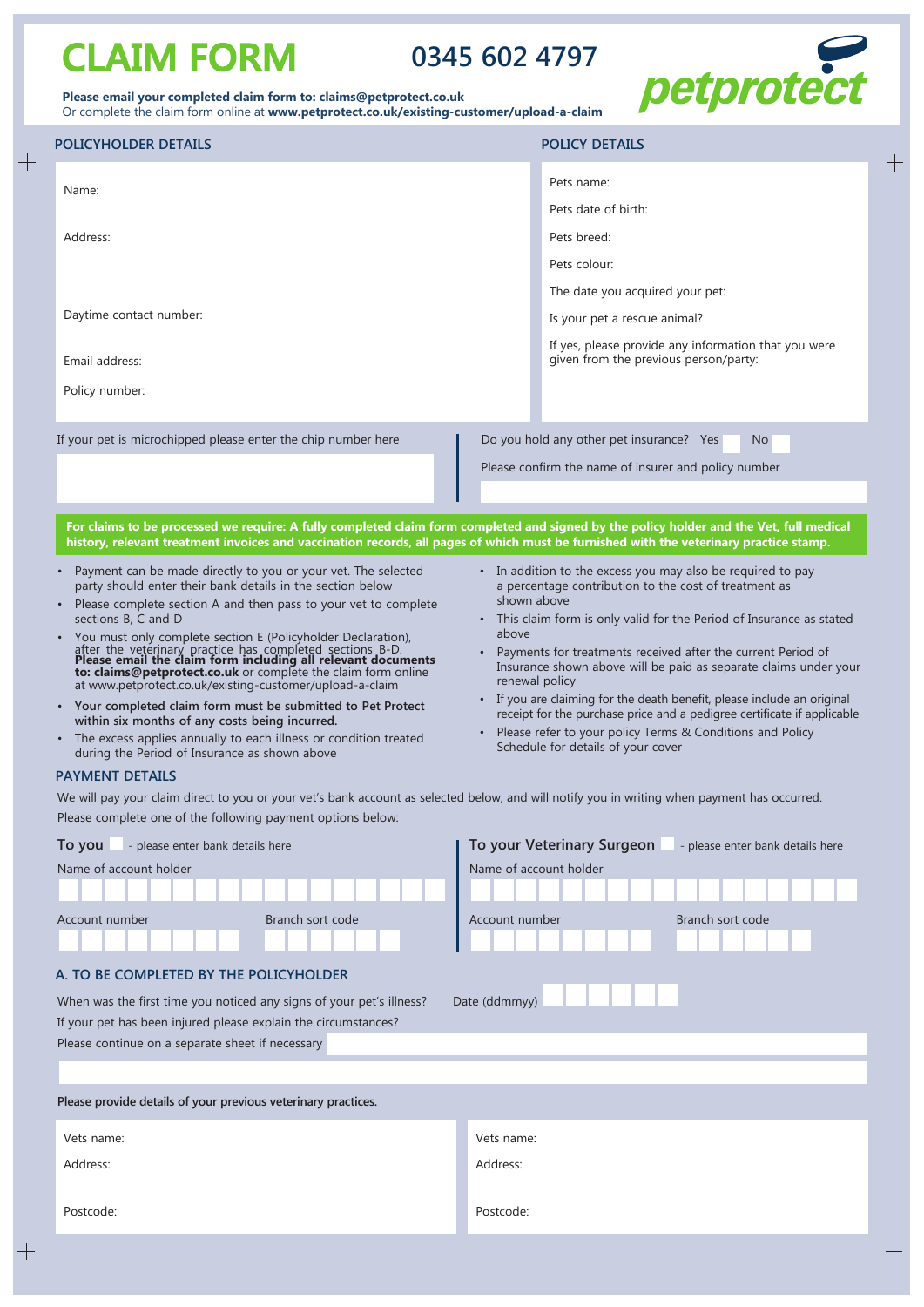#### **SECTioNS B - D To BE ComPlETED BY THE VETEriNarY PraCTiCE**

**imPorTaNT iNFormaTioN For VETS: Under the FCa's rules and guidance Veterinary Practices are allowed to complete sections B, C, and D below by way of providing information to the policyholder to enable them to complete their claim. it is the policyholder's responsibility to complete, sign and submit their claim forms. Ensure that the policyholder has not signed the form before it is brought to you.**

- **Please provide the full clinical history for the pet in addition to an itemised receipt showing the date and the cost of the fees. if prescriptions are included, please advise of quantity and type of drugs prescribed.**
- **if two or more conditions have been treated concurrently, please provide separate costs for each.**
- **if payment is to be made direct to the Veterinary Practice please also complete the payment details section (overleaf).**

### **B. TrEaTmENT iNFormaTioN**

 $\pm$ 

|                                                                                                                                                                                                                                                                                                                                                                                                                                      | CLAIM 1                                                                 | <b>CLAIM 2</b>                                                                      |  |  |  |  |
|--------------------------------------------------------------------------------------------------------------------------------------------------------------------------------------------------------------------------------------------------------------------------------------------------------------------------------------------------------------------------------------------------------------------------------------|-------------------------------------------------------------------------|-------------------------------------------------------------------------------------|--|--|--|--|
| 1. Diagnosis/Details of treatment                                                                                                                                                                                                                                                                                                                                                                                                    |                                                                         |                                                                                     |  |  |  |  |
| 2. Technique or operation used                                                                                                                                                                                                                                                                                                                                                                                                       |                                                                         |                                                                                     |  |  |  |  |
| 3. Total cost incl VAT                                                                                                                                                                                                                                                                                                                                                                                                               | £                                                                       | £                                                                                   |  |  |  |  |
| 4. Treatment Dates (ddmmyy)                                                                                                                                                                                                                                                                                                                                                                                                          | To<br>From                                                              | To<br>From                                                                          |  |  |  |  |
| 5. Is this a continuation<br>of a previous claim?                                                                                                                                                                                                                                                                                                                                                                                    | <b>No</b><br>Yes<br>If yes complete question 10 & 11 and section D only | Yes<br><b>No</b><br>If yes complete question 10 & 11 and section D only             |  |  |  |  |
| 6. Date pet first registered                                                                                                                                                                                                                                                                                                                                                                                                         |                                                                         |                                                                                     |  |  |  |  |
| 7. Date signs first noticed by<br>owner as far as you are aware                                                                                                                                                                                                                                                                                                                                                                      |                                                                         |                                                                                     |  |  |  |  |
| 8. Has the pet been treated<br>for this condition before                                                                                                                                                                                                                                                                                                                                                                             | Yes<br><b>No</b><br>Date<br>Approx cost £                               | Yes<br><b>No</b><br>Date<br>Approx cost £                                           |  |  |  |  |
| 9. Is there likely to be<br>ongoing treatment?                                                                                                                                                                                                                                                                                                                                                                                       | Yes<br><b>No</b>                                                        | Yes<br><b>No</b>                                                                    |  |  |  |  |
| 10. If house calls were made,<br>was this because it was life<br>threatening to the pet to<br>move it?                                                                                                                                                                                                                                                                                                                               | Yes<br><b>No</b><br>cost £                                              | <b>Yes</b><br><b>No</b><br>cost £                                                   |  |  |  |  |
| 11. Is any of the fee for<br><b>Clinical Diet foods?</b>                                                                                                                                                                                                                                                                                                                                                                             | Yes<br><b>No</b><br>cost £                                              | Yes<br><b>No</b><br>cost £                                                          |  |  |  |  |
| Food product name                                                                                                                                                                                                                                                                                                                                                                                                                    |                                                                         |                                                                                     |  |  |  |  |
| Pet's Weight:<br>Kg                                                                                                                                                                                                                                                                                                                                                                                                                  | Tick as appropriate:<br>Body Condition Score (BCS):                     | 1-5 Scale<br>1-9 Scale<br>$(1 =$ emaciated, 5 = Obese) $(1 =$ emaciated, 9 = Obese) |  |  |  |  |
| C. IN THE EVENT OF DEATH                                                                                                                                                                                                                                                                                                                                                                                                             |                                                                         |                                                                                     |  |  |  |  |
| 1. Date of death                                                                                                                                                                                                                                                                                                                                                                                                                     | 2. Cause of death                                                       |                                                                                     |  |  |  |  |
| 3. If euthanasia please indicate why necessary                                                                                                                                                                                                                                                                                                                                                                                       |                                                                         |                                                                                     |  |  |  |  |
|                                                                                                                                                                                                                                                                                                                                                                                                                                      |                                                                         |                                                                                     |  |  |  |  |
| <b>No</b><br>If so, how much? £<br>4. Were any charges made for cremation or burial?<br>Yes                                                                                                                                                                                                                                                                                                                                          |                                                                         |                                                                                     |  |  |  |  |
| <b>D. VETERINARY DECLARATION</b>                                                                                                                                                                                                                                                                                                                                                                                                     |                                                                         |                                                                                     |  |  |  |  |
| I certify, to the best of my knowledge that all the information provided by myself is accurate<br><b>PRACTICE STAMP</b><br>and complete. I also confirm that the fees charged are my normal practice fees relating to<br>this matter and are no more than the fees i would normally charge my clients. Where a client<br>discount has been applied to the fees this has been deducted from the amount claimed on<br>this claim form. |                                                                         |                                                                                     |  |  |  |  |
| Signature of Veterinary Surgeon                                                                                                                                                                                                                                                                                                                                                                                                      |                                                                         |                                                                                     |  |  |  |  |
|                                                                                                                                                                                                                                                                                                                                                                                                                                      |                                                                         |                                                                                     |  |  |  |  |
| <b>Print Name</b><br>Date (ddmmyy)                                                                                                                                                                                                                                                                                                                                                                                                   |                                                                         |                                                                                     |  |  |  |  |
|                                                                                                                                                                                                                                                                                                                                                                                                                                      |                                                                         |                                                                                     |  |  |  |  |

### **E. PoliCYHolDEr DEClaraTioN**

I declare that my veterinary surgeon recommended the treatment for which I am claiming. The veterinary practice has completed section B-D and the particulars given are correct to the best of my knowledge and belief. I agree that my veterinary surgeon and any previous veterinary practices may provide any information that the company may require to verify my claim.



PPL-CF-WEB-04.20

┽

 $\hspace{0.1mm} + \hspace{0.1mm}$